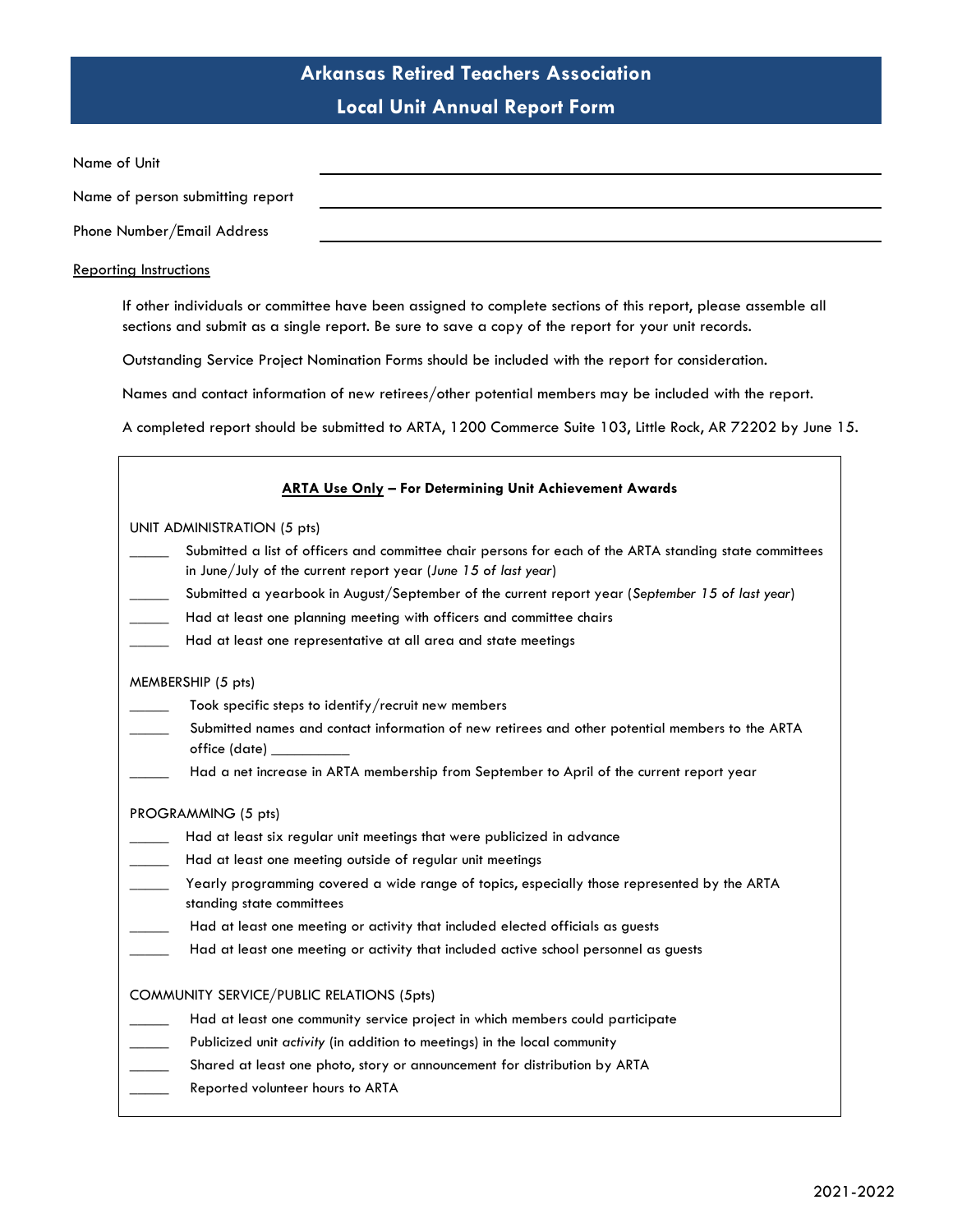# **Arkansas Retired Teachers Association Outstanding Service Project Nomination Form (Optional)**

| Name of Unit                                         |                    |
|------------------------------------------------------|--------------------|
| <b>Community Services Chair</b>                      |                    |
| Project Chair, if different                          |                    |
| Name of Project                                      |                    |
| Check audience served by project                     | Community<br>Youth |
| Description of Audience                              |                    |
| Number of people served                              |                    |
| Number of members involved                           |                    |
| Narrative - be sure to include information such as:  |                    |
| * How the project was identified/selected by members |                    |
| How the project was implemented<br>*                 |                    |

\* How the project was publicized before and after

\* Ways that members were able to participate in the project (financial or material contributions, volunteer hours, planning and implementation, publicity, etc.

\* The impact of the project on the inteneded audience, what needs were met, etc.

Attachments - Photos and project materials may be submitted, but will only be returned with SASE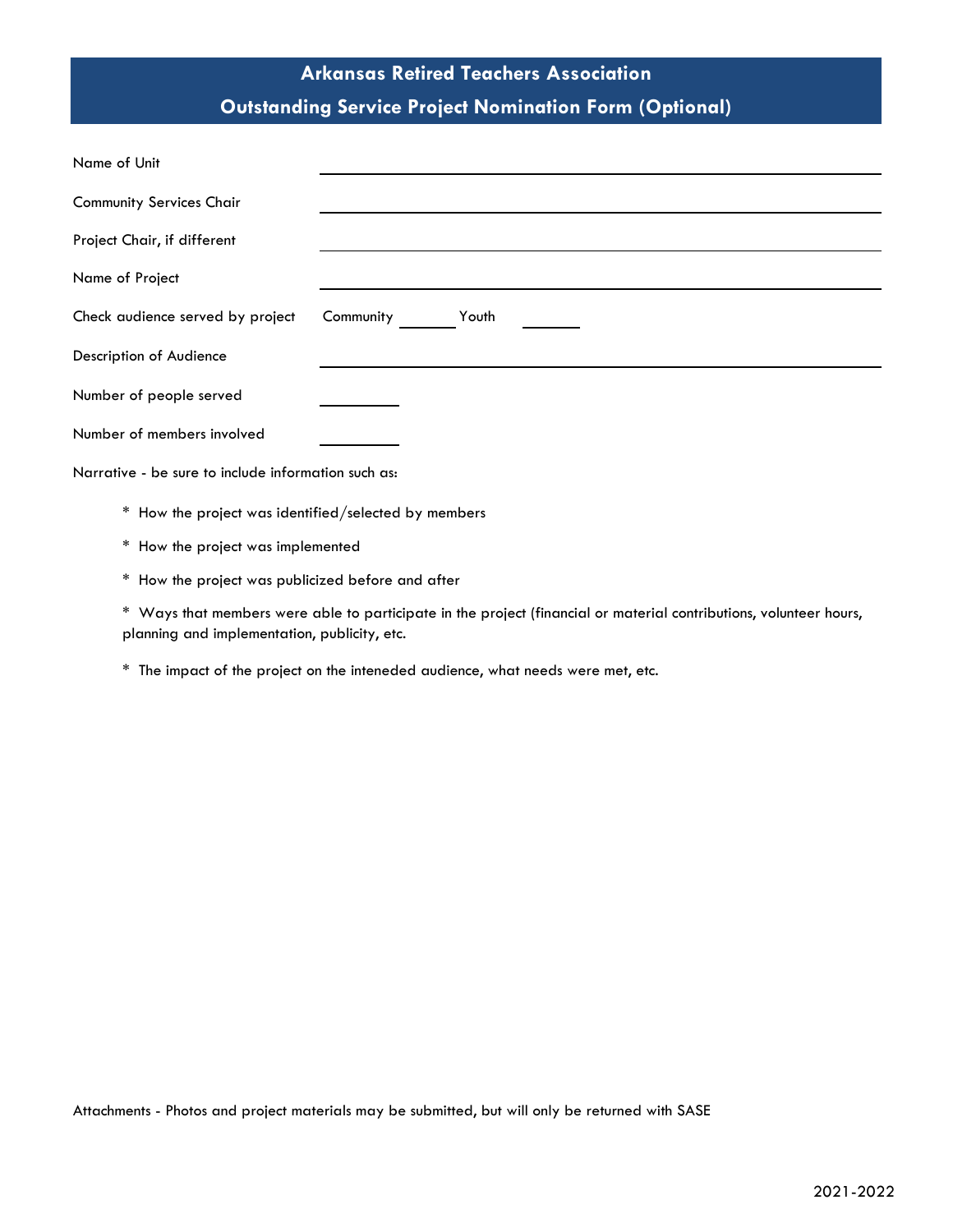Name of Unit

Unit Administration

| How many planning meetings did the unit officers and committee chairs hold during the reporting period? |  |
|---------------------------------------------------------------------------------------------------------|--|
| How many unit members attended each of the following meetings:                                          |  |
| Most recent Annual State Convention (Fall)                                                              |  |
| Most recent Area Leadership Conference (Spring)                                                         |  |

**Membership** 

Describe specific steps your unit took to *identify* new retirees and other potential members:

Describe specific steps your unit took to *recruit* new retirees and other potential members (activities, meetings, events, methods of contact, etc.)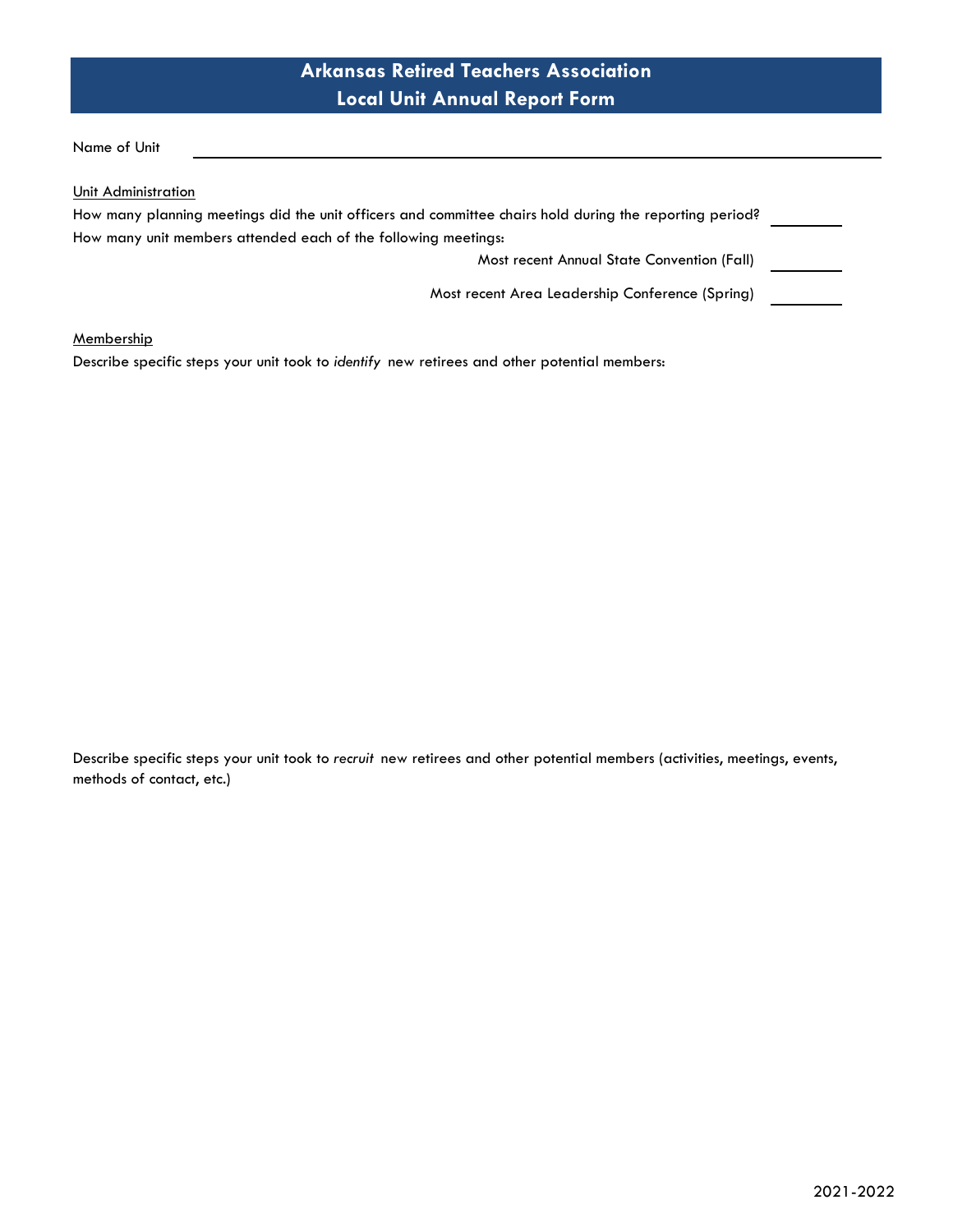#### Unit Programming - Regular Unit Meetings and Programs

| Date | Topic/Theme | Committees that planned or presented | How was this meeting publicized before?<br>After? |
|------|-------------|--------------------------------------|---------------------------------------------------|
|      |             |                                      |                                                   |
|      |             |                                      |                                                   |
|      |             |                                      |                                                   |
|      |             |                                      |                                                   |
|      |             |                                      |                                                   |
|      |             |                                      |                                                   |

Unit Programming - Special\* Unit Meetings and Programs

\* A meeting or program scheduled outside of regular unit programming (evening, weekend, outing, etc.) AND/OR a meeting or program intended for an audience other than unit members (community, elected officials, active school personnel, etc.) for the purpose of increasing awareness for your unit

| Date | Topic/Theme | How was this meeting different than your<br>regular unit programming? | How was this meeting publicized before?<br>After? |
|------|-------------|-----------------------------------------------------------------------|---------------------------------------------------|
|      |             |                                                                       |                                                   |
|      |             |                                                                       |                                                   |